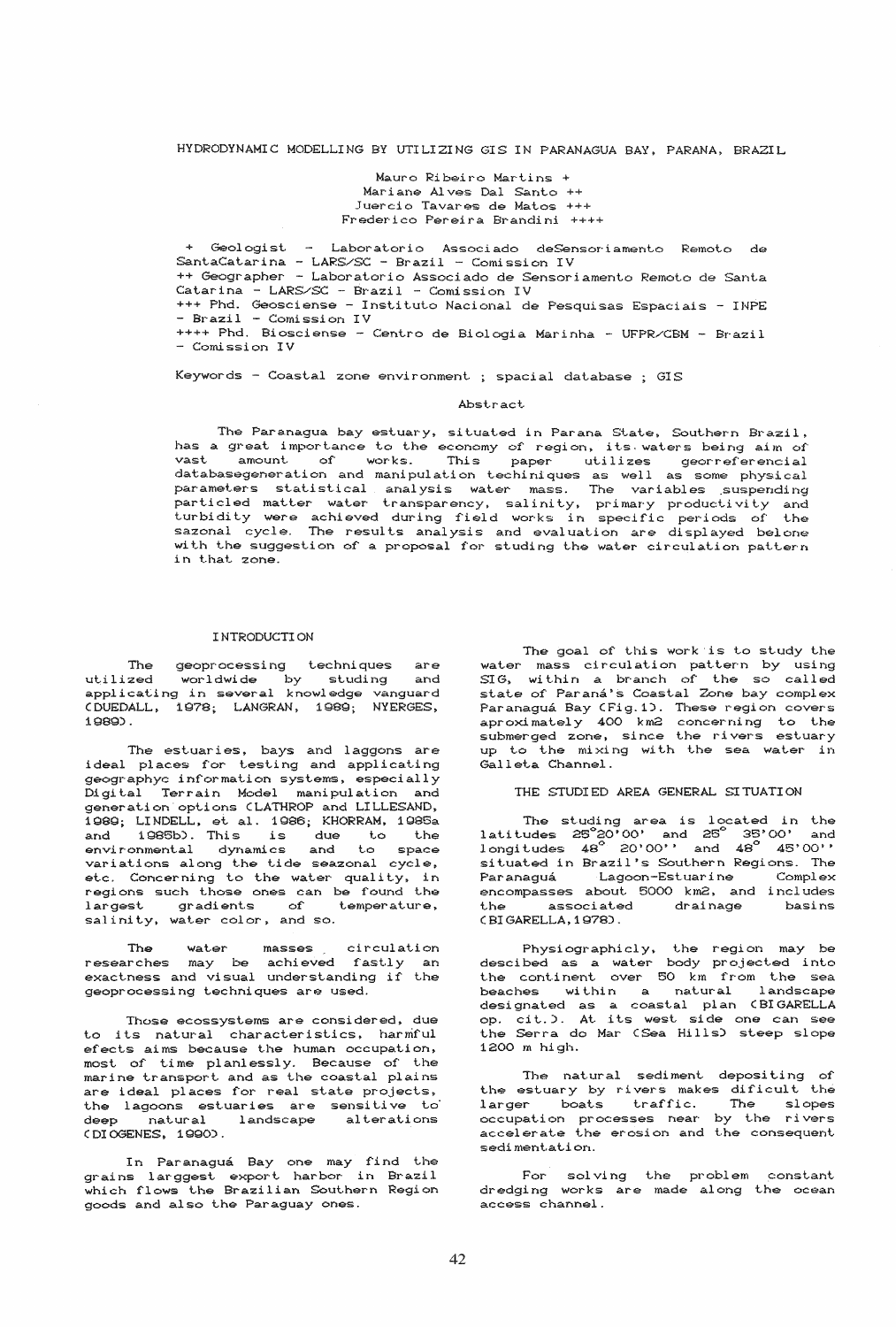Some works on aquatic environment monitoring for estimating those<br>consequences generated within the water current patterns show that the environment is not get stabilized concerning its<br>sedimentar balance (INPH, 1986; CBM, 1987).

Among some definitions of estuaries and similar environments CCAMERON &<br>PRITCHARD, 1963; DYER, 1973; FAIRBRIDGE, 1980), the Paranaguá estuary region<br>appears as a aquatic body depending of appears as a aquacular body depending on<br>more than one continental water body<br>receiving source as well as a moderate<br>stratified behavior, evidencing its<br>pattern controled by the seasonality.<br>During the droughts the marine are more evident but in the rainy weather one can note a homogenation effect within<br>the water body endowing continental characteristics to the environment.

SOARES (1990) says that the Paranaguá Complex estuary water bodies, represented by East-West branch (Bais de Paranaguá e Antonina) and by Norty-South branch (Baia das Laranjeiras e Guaraqueçaba) behave themselves as independent water bodies,<br>with different drainage basins and circulation patterns (MANASSÉS, 1987). This is owned to the small contact sites among themselves and also to the submerged sandbanks that actuate to isolate the water masses.

The Paranaguá and Antonina bays, object of this study receives three rivers that born on Serra do Mar (Nhundiaquara,<br>Faisqueira and Cachoeira) and, also the Guaraguaçú river which goes through the<br>adjacent coastal plain. Those rivers drain all the material in sedimenting process within the estuary. The sedimentary<br>balancing in the complex is mainly<br>continental, owing to the oceanic currents its reworking and transport straight to the ocean (SOARES, 1990).

The dynamism factor in those bays is represented by the tide flow which<br>oscilates even to 1,5 m about Paranaguá harbor (BRANDINI, 1985a).

The salinity is an important<br>parameter for distinguishing the different water masses (BRANDINI, 1985b). The<br>variation gradient is maintained<br>aproximately the same one, independently of the tide direction, varging the<br>absolute values in measured fixed points (fig. 8). One may observe its efects up to the rivers estuary at values of 2-5/1000<br>concentration ( SINQUE, et al, 1982).

#### MATERIALS AND METHODS

It has been settled a sampling plan<br>for the superficial water in Paranaguá and Antonina bays using two different seazonal exple period. To achieve this goal, two<br>collects had been done, one in summer<br>(January, 31, 91) and the other in the<br>winter (July, 10, 1991). There were distributed 63 sample sites in order to<br>cover the whole aquatic region (Fig. 10).

It was intended to make a sampling covering all over the area so that the so generated data could show a very moment on<br>the general aspect of the bays. The<br>localization was achieved according the ships orienting buoys along the shipping traffic channel defined on nautical charts in the scale 1:25000 CMARINHA BR, 1990).

parameters  $Tha$ following **Ware** obtained: salinity, inorganic and organic suspending sediments chlorophyll a, water transparency and light absorption at 750nm (turbidity). These were processed in<br>Centro de Biologia Marinha (CBM/UFPR), located in Pontal do Sul PR/BRAZIL.

The following meteorological conditions were checked: water and<br>atmospheric temperature, precipitacion rate and wind speed and direction.

From now on the whole set of information related to each sampling point were tabulated and organized compatibly, in tables.

The works in the Geogrphical Information System, developed by INPE<br>CInstituto Nacional de Pesquisas Espaciais) has their start in this stage. The INPE's GIS has, as work basic unit, sort of projects where are inserted data of a given interesting region. Each<br>project is subdivided into informations<br>plans (IP) having an isolated variable. So, those IP may be both polygonal or DTM, depending on the variable sort that is to say, lining under vetorial shape or a<br>spacial ditribuition as a rastering of a givem parameter (FELGUEIRAS, 1987).

The location map, the aquatic body<br>interesting limit, the drainage net among other preliminary information were<br>digitalized under the form of polygons.<br>The data related to the sampling points were digitalized as DTM so that  $thene$ could generate regular grids, through<br>interpolator and isolines.

Parallely, the tabled data submetted to the statistical correlation anlysis, through Pearson's correlation index in order to observe which variables are more alike the spacial distributing<br>pattern. This way one might distinguish<br>which parameters were distributed both<br>dependent and independent variables CBRAGA, 1988; MENDES, 1990).

A 99% assurance limit was settled to the mainly correlations owing to the great liberty values (62). Therefore the minimal correlation coefficient was >0.3 or <- 0.3 (FISCHER, 1948).

After the regular grids creation related to the variables, a regular isoline map with spacement proporcional to the minhal and maximum limit of each<br>variable. Also, the grid was refined<br>allowing to obtain the image in grey levels that overdetailed the isolines. As an option to visualization and volume<br>estimating, the grid was sliced so that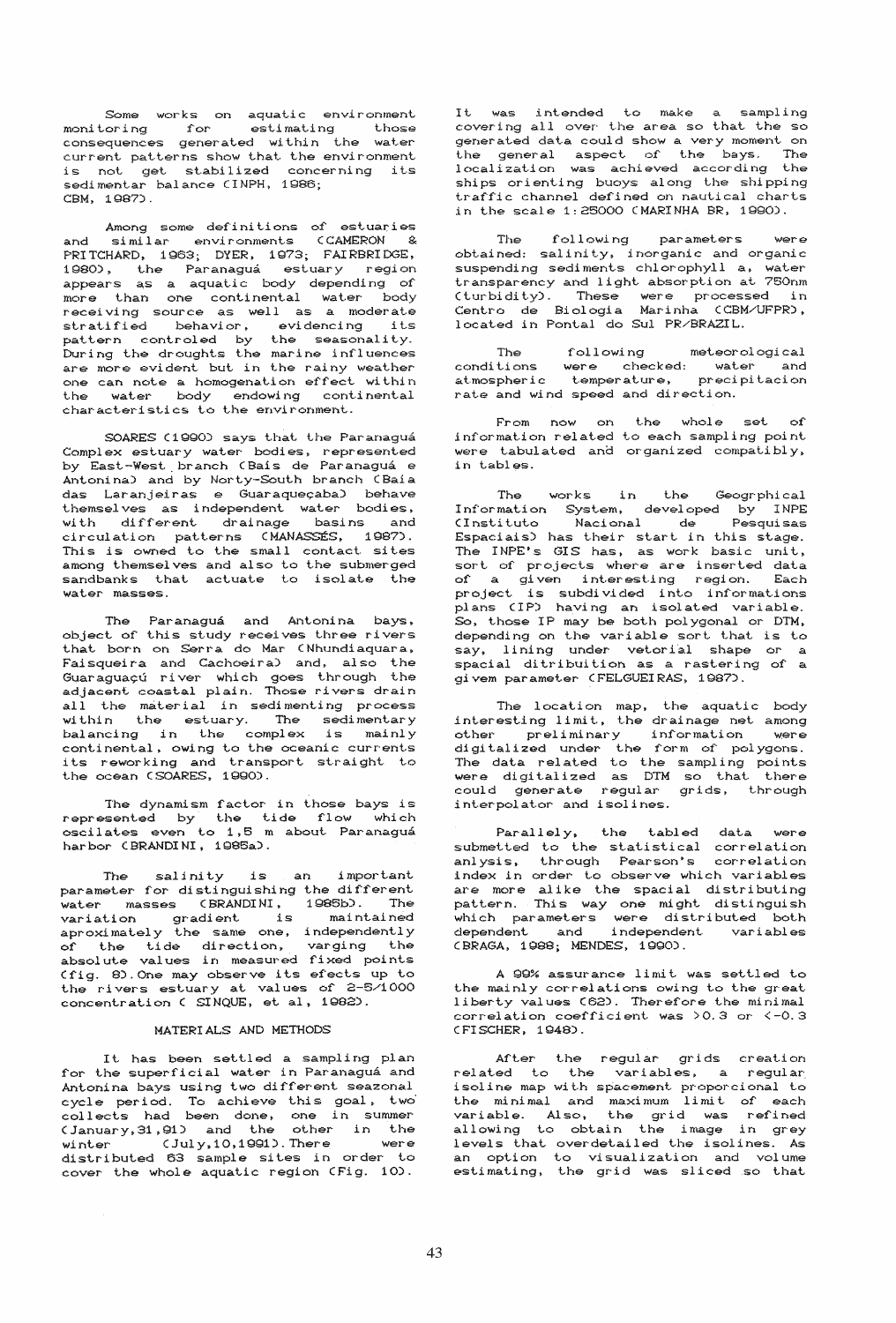for separating and comparimenting the<br>water mass in fraction with alike<br>characteristics. Mathematical decisions as well as field works drove to establish the classes. The vastest number of possible<br>parameters allowed to achieve a classifications that satisfied the whole set of the responses.

Facing the information volume, a data selection and a graphic outing were<br>achieved so that to allow a numerical<br>support and a spacial vision of the water circulation general pattern in the study area as well to alow qualitative<br>information to a circulation model proposition.

After the data digitalization<br>relating to each variable, within the GIS, the geration of regular grids by the geration of regular group  $\frac{1}{20}$ <br>interpolation of with 250 lines x 458<br>columns was established determining a<br>100x100m spatial resolution element. In<br>order to restrict the grid values only in the aquatic body, a grid masking was done by using an information plan that limits<br>the interest area (area border). The next stage consisted in refining these grids with later slicing into classes that<br>depend on the minimal and maximum values. that

# DISCUSSION OF THE RESULTS

The two collect dates environmental conditions presented alike behavior in relation to the wind speed and direction relation to the wind speed and direction<br>and tide level. The variation was<br>observed, as previosly suposed, only on<br>the days that anteceded the field works rainy rates. In january,<br>pluviometrical rates was kept over the the july ones. The monthy averages observed to those months were 280 mm, to january and<br>70 mm to july (tab. 2). The arrival of the contributing drainage basin water, in january, was much greater, transporting to<br>greater amount of suspending wastes. As a consequence, the most evident parameters variation was the salinity. In january,<br>the smallest salinity value was obtained on the point 63, having 2 parts/1000 and the greatest on point 1, having 30/1000. In july, on the same points, the salinity variation remained both between 8 and 32 parts/1000 (fig.  $2$  and  $4$ ). The particulated suspending material presented<br>gradation rates from 17 to 79 mg/l an<br>january and from 14 to 63 mg/l in july, with the tendency of increasing the concentration toward the continental<br>waters. According to this pattern, the water transparency and the light absortion presented rater between 0.6m to 2m and  $from$  2.6% to 13.7% both in january and<br>betweem 0.7m to 4.25 m and from 1% to 11.4%, both in july (fig. 3 and 5). Those parameters measured near by point 11 are<br>alike to those obtained by Rebello and Brandini (1988) (tab. 1).

Table 3 displays the descriptive characteristics of the utilized variables behavior. The ranges between minimal and maximum in january has been larger<br>comparing with july in all the measured<br>parameters, except concerning to water .<br>transparency measuring. However, if we As it is an elongate shaped water<br>mass, perpendicular to the coast line, the predominating hydrodynamics forcer are<br>unidirectional ones (Eastward-Westward), presently impeling the water mass upward<br>to the continent (high tide component resultant), presently, flowing the water mass to the ocean (low tide component<br>resultant) (fig. 10). Within a period of heavy rains, followed by non-rainy days,<br>it happens to occurr in the bays, from the rivers estuary, the development and<br>displacement of a suspending material<br>plume heading for the ocean. After passing, the water reacquires its normal condition. This feature was observed in january, when there were heavy rains, but the weather was stable on the sampling dav.

The meteorological data monthly and annual average rates as well as the absolute data observed on the sampling day syntonizes themselves evidencing the<br>suggestions and conclusions afirmed by<br>Brandini (1985), Rebello & Brandini (1990), Sinque (1982), INPH (1986) and CBM  $(1987)$ .

The deposition and sedimentation<br>present conditions in Paranagua estuarine complex, characthizer an accented<br>manage only the intermediary sampling<br>point rates, we may verify a clear data<br>homogenization once compared with the observations taken in july on the same ones

Concerning to the correlation<br>ysis the most correlationable analysis the variables are listed on table 4 within the variables are listed on table 4 within the<br>established assurance limit, the best<br>associations involve the total<br>sedimentation and the salinity. Facing<br>these context, we may consider those<br>variables as independent ones in r to the water transparency, primary<br>productinty and turbidity (fig. 6 and 7).

### CONCLUSI ON

Within the measured parameters, the salynity and the suspending sediments concentration demonstrate adequately the<br>movements on the studied environment the used isoline patterns allowed, first of all, the water body compartmentation into<br>three distinct segments (fig. 11 and 12):

The Antonina Bay inland sector, where one may find a continental predominance, counting with a greater suspending matter load in both sampled periods; The<br>Paranagua Bay, in the intermediary sector, The with transition characteristics; and the<br>coastal area represented by Galheta Channel, where the water body behaves with more complexity due to the nearness of the sea and the connection with Laranjeiras<br>Bay (Fig 1) The aquatic body coast line<br>contour by itself suggests this compartmentation.

The rains influence is more emphasize on the continental sector, and the coast<br>area is influenced by tide regime (Fig 11 and  $12$ .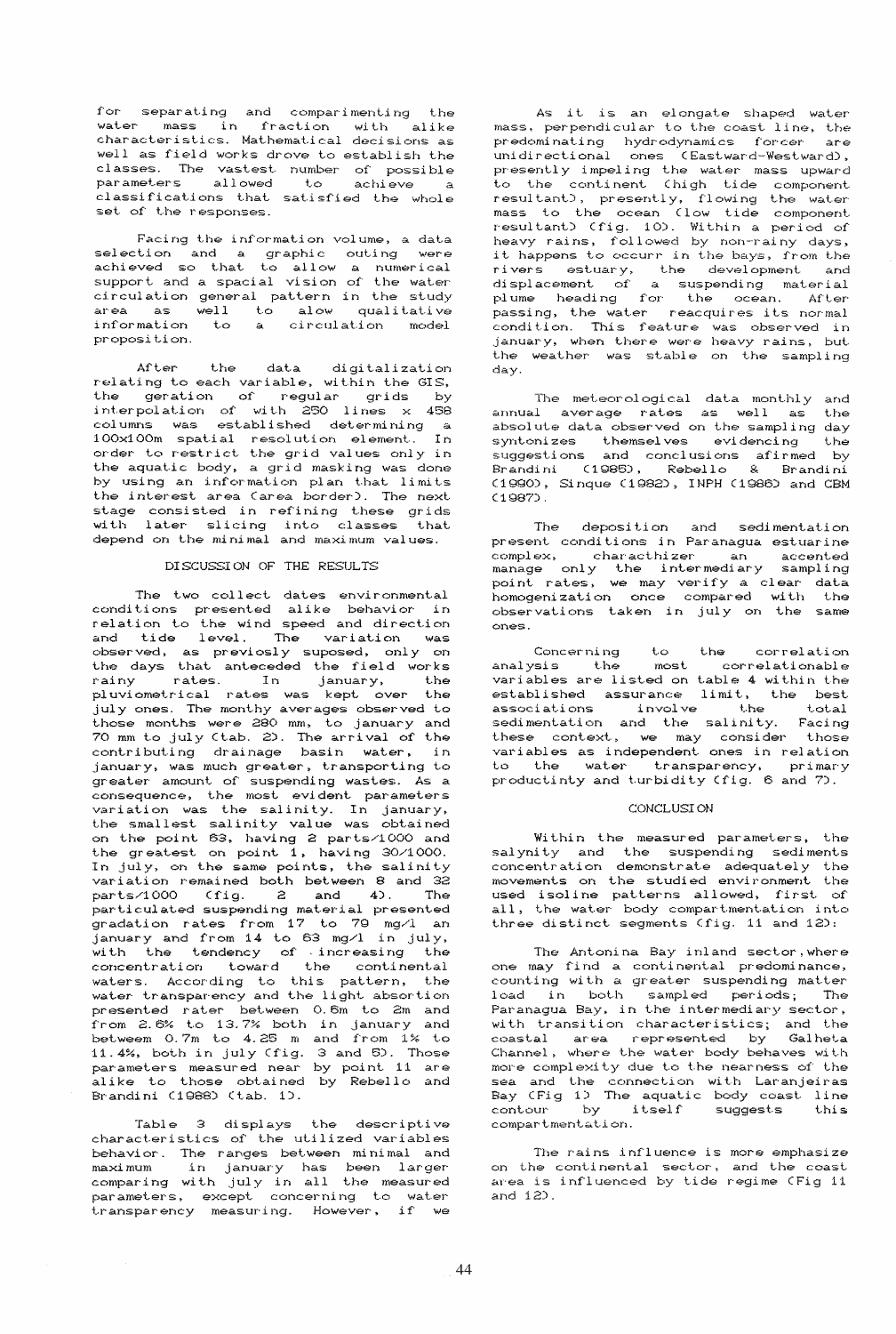sedimentation on back side having a water flake a lesser them 1 meter water flake on the greater part of Antonina Bay.

to the Concerning geoprocessing performance applied on the work area, one may observe the fartness, facility and precision on the obtained results. As it processes is a SIG, the utilized algorythms<br>demonstrate that the data manipulating<br>option are really variety, and its whole potentiality was not completely explored.

The pattern shown by the isoline<br>forms in the variables salinity,<br>transparency and suspended solids totals were like a well-defined and continuous gradient Eart-Westward (fig. 9).

As the Nhundiaquara river in the bays most important tributary and as it emptier on the area intermediary sector<br>(Paranagua Bay), its influence on the sediment flow is not observed in Antonina Bay and this strengthens the bays compartmentation proposal.

The seasonal variation concerning the water circulation behavior,  $+$  he meteorological data and the sampling data, evidence that the precipitation rate had been the only responsable by the<br>sedimentar\_dynamics\_changing.

the anal ysed variables contributed for generating a georeferenced<br>database which will allow, from now on, its actualization and therefore, will help in the improvement of a geoenvironmental modelling involving new variables.

## BIBLIOGRAPHIC REFERENCES

Bigarella, J. J. et al., 1970. Natureza<br>dos sedimentos de fundo das Baías de<br>Paranaguá e Antonina. Revista do IBPT, Curitiba, n. 15, pp. 30-33.

Bigarella, J.J., 1978. A Serra do Mar e a<br>porção oriental do Estado do Parana... um problema de segurança ambiental e nacional .<br>CContribuição a geografia, geologia e<br>ecologia regional) Curitiba: Secretaria do Estado do Planejamento; Associação de<br>Defesa e Educação Ambiental (ADEA), 248 p.

Braga, C.Z.F.1988. Utilização de imagens dos satélites LANDSAT-5 e NOAA-9 na identificação de parâmetros<br>físico-químicos da água da Baía da<br>Guanabara. São José dos Campos:<br>Dissertação<br>Chestrado em Sensoriamento parâmetros Remoto) Instituto de Pesquisas Espaciais.

Brandini, F.P., 1985a. Seasonal succession vol. 45, n. 4, pp. 687-694.

Brandini, F.P., 1985b. Ecological studies in the Bay of Paranaguá. I-horizontal<br>distribution and seasonal dynamics of the phytoplankton. Bol. Inst. Ocean., São Paulo, vol. 33, n. 2, pp. 139-147.

Cameron, W.M. & Pritchard, D.W., 1960.<br>Estuaries, MS received July, The Sea, vol.2, pp. 306-324.

CBM/CIRM, 1987. Relatório do Estudo<br>Integrado do Ecossistema da Baía de<br>Paranaguá,ínédito.

Clarke, K.C., 1985. A comparative anlysis ef polygon to raster interpolation<br>methods.In. Photogrammetric Engineering and Remote Sensing, vol.51, n.5, pp. 575-582.

Cuadrado, D.G. & Perillo G.M.E., 1989. Analisis preliminar de la distribucion de sedimentos en suspension en Monte Hermoso, GEOACTA, vol.16, n.1, pp. 71-85.

Diogenes, S.A. & Paiva, J.A.C., 1990. Sistema de Informações Geográficas para o Sistema --<br>gerenciamento costeiro.  $T_{\rm D}$ Escola Politécnica. Geoprocessamento. Universidade de São Paulo. pp. 290-295.

1978. Duedall, I.W. et all., 1978.<br>Distribuition, composition and morfology  $I. W.$ of suspended solids in the New York Bight Apex. Estuarine Interactions, pp. 533-560.

Dyer, K.R., 1973. Estuaries: a physical introduction, pp. 140, Wiley, London,<br>Erhart, H. (1973). Itineraries<br>Goechimiques et Cycle Geologique de Silicium, 217 pp. Doin, Paris.

Fairbridge, R.W., 1980. The estuary: its definition and geodinamic cycle. Chemistry and Biogeochemistry of Estuaries. Edited<br>by E. Olausson and I. Cato Copyright, by John Wiley e Sons Ltd., Departament of<br>Geological Sciences, Columbia University, New York, pp. 1-33.

Felgueiras, C.A., et al. 1988. A digital<br>terrain model system for a microcomputer. In. XVI Congress of International Society<br>for Photogrammetry and Remote Sensing, Kyoto, Japan, Jul 1-10.

Fischer, R.A., 1948. Statistical methods<br>for research workers, London, Oliver Bloyd Ltda, pp. 209.

 $1$  QRB Campanha T NPH de medicões hidráulico-sedimentológicas realizadas na Baía de Paranaguá-PR, MT-Empresa de Portos do Brasil S.A.-Portobras, vol.II, pp. 01-155.

Khorram, S., 1985a. Remote sensing of water quality in the Neux River Estuary, North Carolina. In. Photogrammetric Engineering and Remote Sensing. American Society for Photogrammetry and Remote Sensing. vol.51, n. 3, pp. 329-341.

Khorram, S., 1985b. Development of water quality models applicable throughout the entire San Francisco Bay and delta. In. Photogrammetric Engineering and Remote<br>Sensing, Americam Society of Photogrammetry and Remote Sensing, vol. 51,<br>n.1, pp. 53-62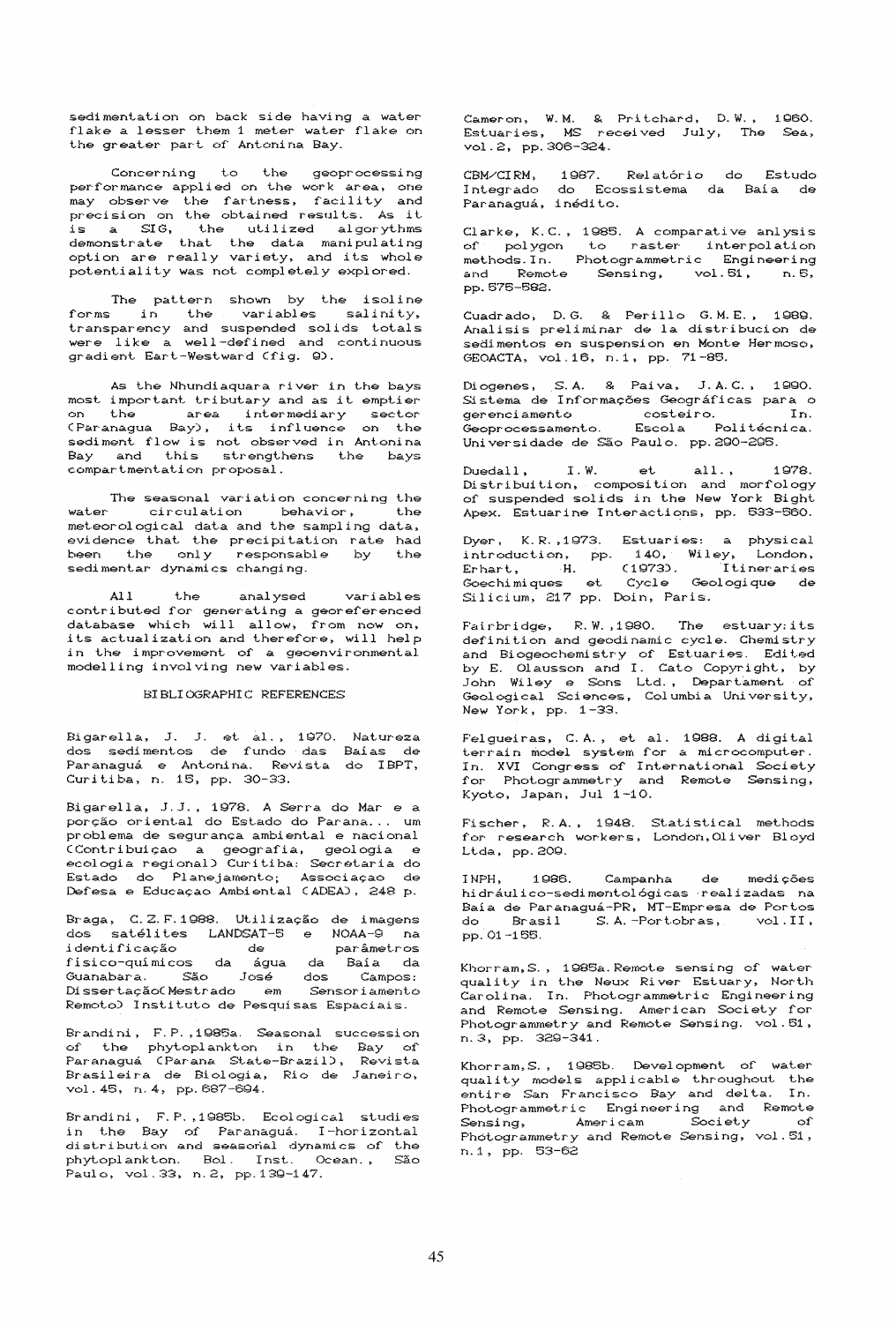Langran, G.,1989. A review of temporal<br>database research and its use in GIS<br>aplications. Int. J. Geographical<br>Information Systems, vol. 3, n. 3, pp. 215-232.

Lathrop Jr, G.R. & Lillesand, T.M., 1989.<br>Monitoring water quality and river plume<br>transport in Green Bay, Lake Michigan with  $S$ POT-1 imagery. In. Photogrametric Engineering and Remote Sensing. American Society for Photogrametry and Remote Sensing.vol 55, n. 3, pp. 349-354.

Lindell, T. et al.1986. A further<br>development of the chromaticiy technique<br>for satellite mapping of suspended  $\mathbf{T}_{\star}$ sediment load. Photogrametric Engineering<br>and Remote Sensing. American Society for Photogrametry and Remote Sensing. vol. 52, n. 9, pp. 1521-1529.

Manassés, E.J., et al., 1987. Avaliação do<br>transporte de sedimentos em suspensão na Bacia Litoranea, PR. In. VII Simposio<br>Brasileiro de Hidrología e Recursos Hidricos, Salvador, vol.3. Anais..., pp.  $300 - 310$ .

Mendes, A., et al., 1990. Estimativa de parametros de qualidade de água através de técnicas de sensoriamento remoto e metodos de análise multivariada. In. Simposio Brasileiro de Sensoriamento Remoto. Anals do... São José dos Campos, INPE, S.P. vol. 4, pp. 24-29.

Nyerges, T.L., 1989. Schema integration<br>analysis for the development of GIS data<br>bases. Int. J. Geographical Information Systems, vol. 3, n. 2, pp. 153-183.

Rebello, J. & Brandini, F. P., 1990.<br>Variação temporal de parametros parametros hidrográficos e material particulado em suspensão em dois pontos fixos da Baía de Paranaguá, Paraná (Julho/87-Fevereiro/88).<br>Neuritica, Pontal do Sul, PR, vol.5, n.1, pp. 95-111.

Sinque, C., et al., 1982. Ictioplancton do<br>Complexo Estuarino da Baía de Paranaguá e exampleso escuarino da Baia de Paranaguá e<br>adjacências(25 10's-25 35's e 48 10'w-48<br>45'ww) Parana, Brasil. I - aspectos<br>gerais. Arq. Biol. Tecn. Curitiba, vol.25, n. 3/4, pp. 279-300.

.<br>Soares, C.R., 1990. Natureza dos<br>sedimentos da superfície de fundo das Soares, Baías das Laranjeiras e de Guaraqueçaba -Complexo Estuarino de Paranguá (Estado do Paraná-Brasil), Dissertação de Mestrado, UNESP, São Paulo, 137 p.

table i: Environmental conditions in day collect

| HOUR TIDE WIND DIR SPEED<br>1/31/91 |       | 9⊿/s | TIDE<br>7/10/91 |               | WIND DIR SPPED<br>a/s |
|-------------------------------------|-------|------|-----------------|---------------|-----------------------|
| 9 Iow                               | 淅     | 3    | hiah -          | clm           |                       |
| 16 hizh                             | 灛     |      | 2.5 hiak        | $\epsilon$ in |                       |
| 11 hiab                             | cl⊪   |      | hiah            | 淅             | 3                     |
| 12 hiah                             | - 634 |      | hiah            | ាំង           |                       |
| 13 hiab                             | cle   |      | hiah            | cla           |                       |
| 14 biah                             | NЕ    | 3    | hith            | ៀង            |                       |
| 15 hiak                             | clm   |      | hizh            | εĬπ           |                       |
| 16 hiab                             | 拰     | 3.5  | 1o⊯             | SE.           | 5                     |
| 17.104                              | 眂     | 3    | lo⊌             | SE            | 5                     |

table 2 - Anual variations of environmental conditions

|    |                              |      | monthorecio, wind diriwind so, wind diriwind so, |     |           |
|----|------------------------------|------|--------------------------------------------------|-----|-----------|
|    | $\left(\frac{1}{100}\right)$ | 3V1. | ava.(m/s)max.                                    |     | max.(m/s) |
| i  | 277                          | 眂    | 1.6                                              | ¥   | 32        |
| 2  | 330                          | 娾    | 1.4                                              | S₩  | 30        |
| 3  | 249                          | 榧    | 1.3                                              | \$V | 26.6      |
| 4  | 167                          | ĦЕ   | 1.2                                              | SW  | 18.6      |
| 5  | 115                          | НE   | 1.2                                              | S₩  | 24.2      |
| 6  | -92                          | 阢    | 1.3                                              | ¥   | 25.5      |
| 7  | 59                           | 框    | £3                                               | S₩  | 29.8      |
| 8  | 79                           | KE   | 1.4                                              | SW  | 23.6      |
| ŷ  | 131                          | 雁    | 1.5                                              | -S  | 21        |
| Íθ | 161                          | ЖE   | 1.6                                              | SE  | 27.4      |
| Ħ  | 145                          | 匪    | 1.7                                              | \$  | 22.8      |
| 12 | 175                          | 肛    | 1.6                                              | SW  | 20.4      |

font, IAPAR- 1979-1989

#### table 3 : Descritive statistical analyses

| varlian, ava. |         | min.      | <b>自えどっ</b> | ≀at.dev. | rande |
|---------------|---------|-----------|-------------|----------|-------|
| turbid.       | 6.08    | - 2.3     | 13.7        | 3.45     | 11.4  |
| trans).       | - 1.3   | ŧ.5       | 2           | 0.56     | 1.5   |
| 501.585.      | - 31.1  | 17.35     | - 79.1      | (1.87)   | 61.75 |
| salin.        | - 21.01 | 2         | 30          | 8.32     | 28    |
| clor.         | - 7.34  | 4         | 17.3        | -3.15    | 43.3  |
| ora.mat.      | -23,76  | 13.15     | 62.7        | 9.39     | 49.55 |
| inora.mat     | 17.46   | 2.2       | 50.53       | 13.46    | 50.53 |
|               |         |           |             |          |       |
| var.iul.      |         |           |             |          |       |
| turbid.       | 4.79    | $\pm$ 1.1 | ${15.9}$    | 3.73     | -17.8 |
| trans».       | -1.94   | 0. T      | 4.25        | A.B2     | 3.55  |
| sol.sus.      | 27.49   | 14.13     | 63.4        | 11.35    | 49.26 |
| salin.        | 25.06   | ß         | 32          | 5.28     | 24    |
| clor.         | - 5.5   | 2.43      | 14.53       | 3.2      | 12.1  |
| ora.mat.      | 21.99   | 10.36     | 52.2        | 10.57    | 42.13 |
| inar a mart   | 24.98   | b.bl      | 40.35       | 9.35     | 33.72 |
|               |         |           |             |          |       |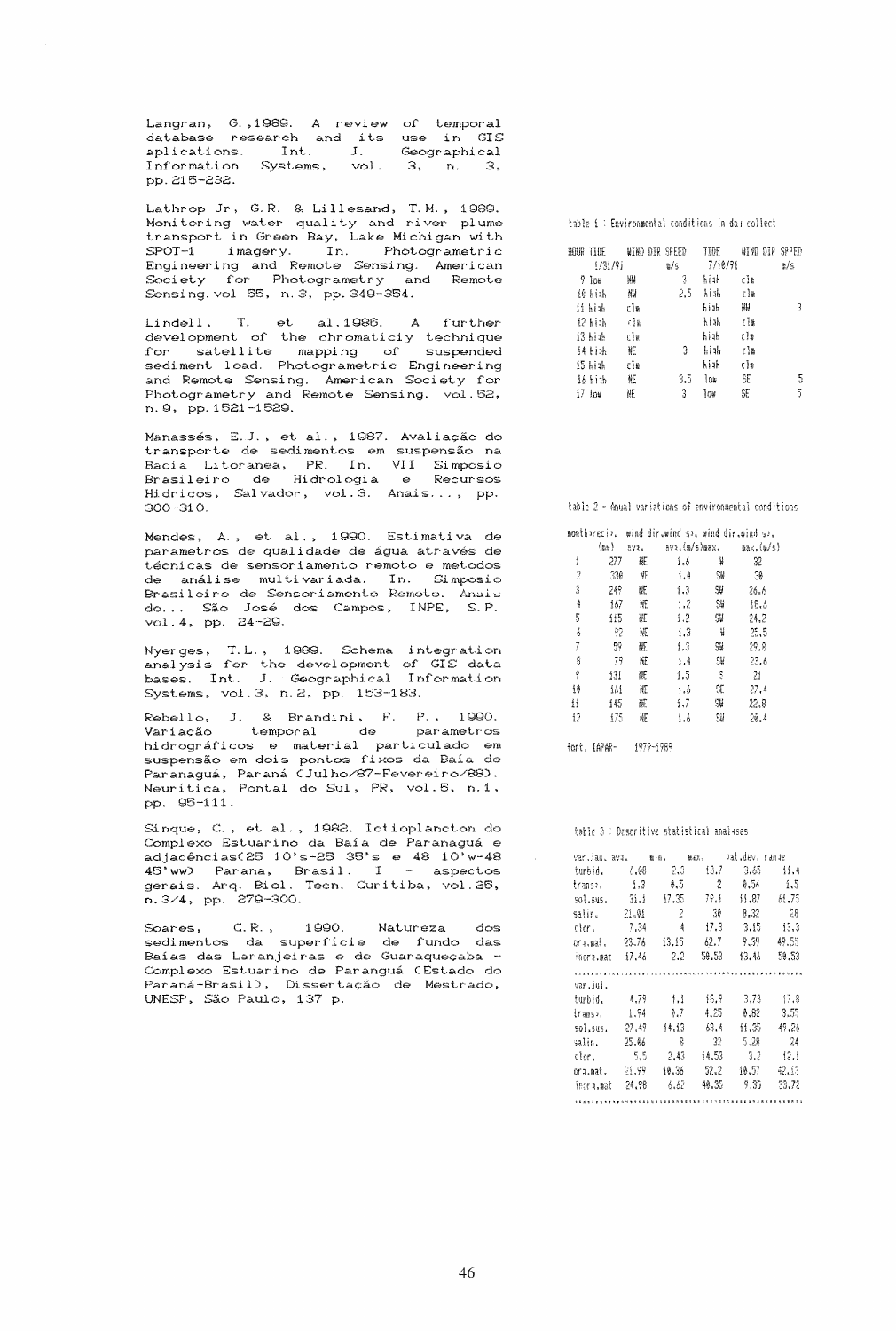

Fig.  $1 -$  Location map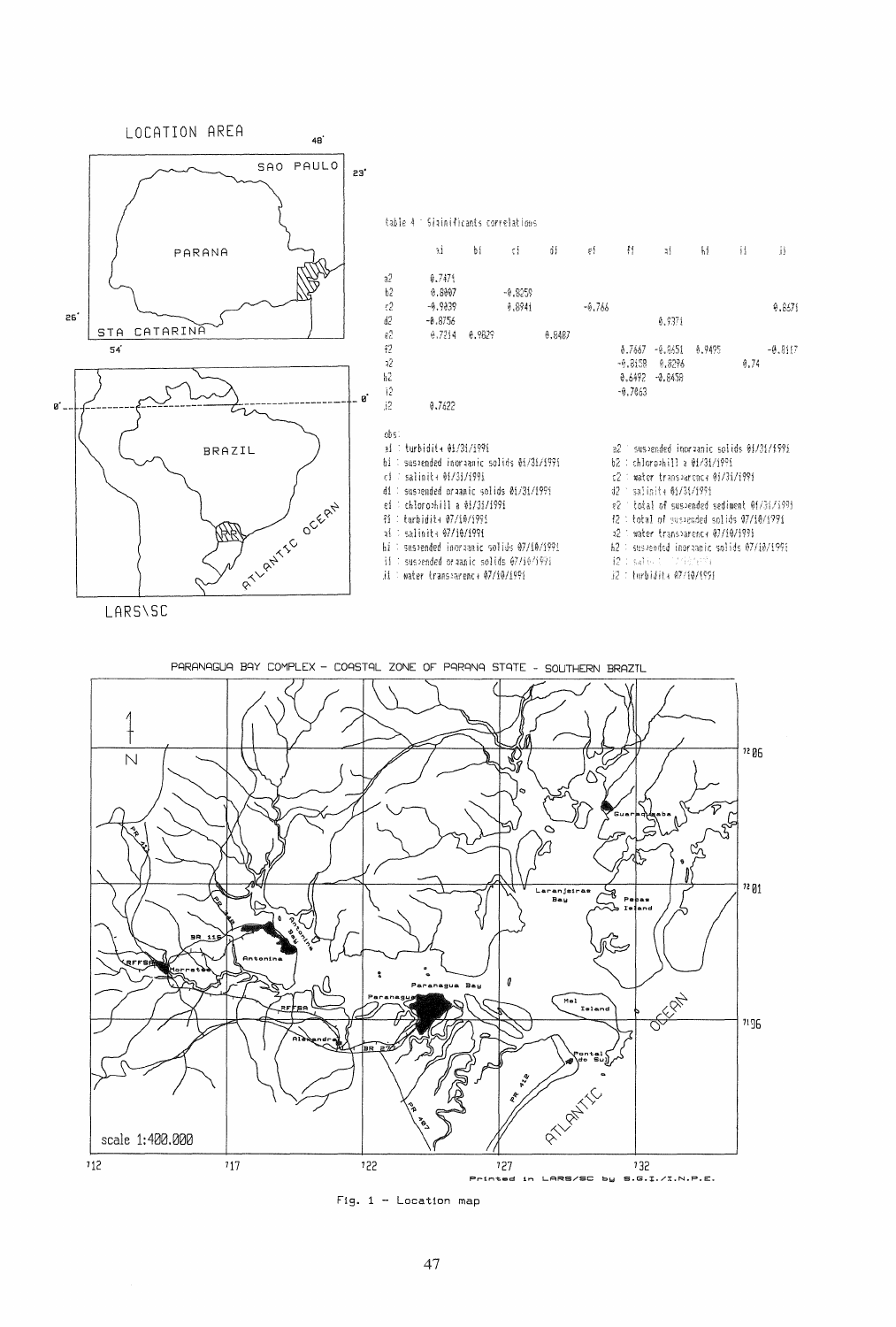